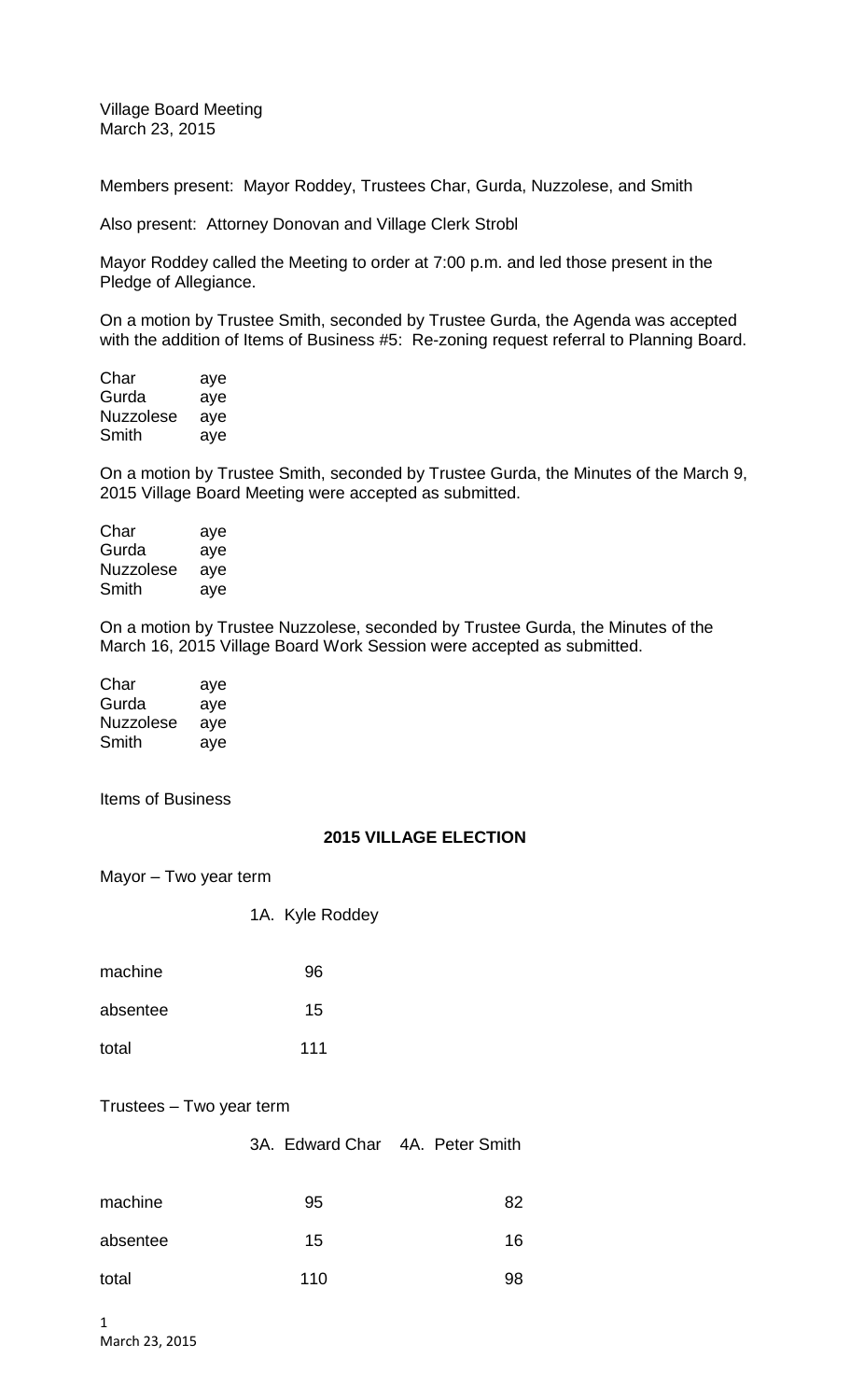## Justice – Four year term

|          | 2B. Rory K. Brady |
|----------|-------------------|
| machine  | 98                |
| absentee | 16                |
| total    | 114               |

The Board reviewed a sign request from Wainco Realty, L.L.C. Following discussion it was determined that the Mayor would contact the property owner requesting a revised plan, due to the excessively large size of the proposed sign.

On a motion by Trustee Nuzzolese, seconded by Trustee Smith, bills as examined by members of the Board were approved in accordance with Abstract 2014/2015 number 13, check numbers 8405 through 8474, and wire transfer 42, in the amount of \$702,494.52.

| Char             | aye |
|------------------|-----|
| Gurda            | aye |
| <b>Nuzzolese</b> | aye |
| Smith            | aye |

Trustee Char moved the following, which was seconded by Trustee Gurda:

The Village Board of the Village of Goshen hereby schedules the Public Hearing on the proposed 2015/2016 budget for April 13, 2015, at 7:00 p.m. or as soon thereafter as may be heard.

| Char             | aye |
|------------------|-----|
| Gurda            | aye |
| <b>Nuzzolese</b> | aye |
| Smith            | ave |

On a motion by Trustee Char, seconded by Trustee Nuzzolese, the Village Attorney is authorized to prepare an introductory Local Law to address the Petition to amend the Zoning Code and Zoning Map, received from Goshen Stagecoach Properties, LLC, (107-2-39.2), and to refer the Local Law to the Planning Board.

| ave           |                                                             |
|---------------|-------------------------------------------------------------|
|               | abstain (due to a familial relationship with the applicant) |
| Nuzzolese aye |                                                             |
| ave           |                                                             |
|               |                                                             |

On a motion by Trustee Char, seconded by Trustee Gurda, the Board entered into Executive Session at 7:14 p.m. for a discussion of the employment history of a particular employee.

| Char      | aye |
|-----------|-----|
| Gurda     | aye |
| Nuzzolese | aye |
| Smith     | ave |